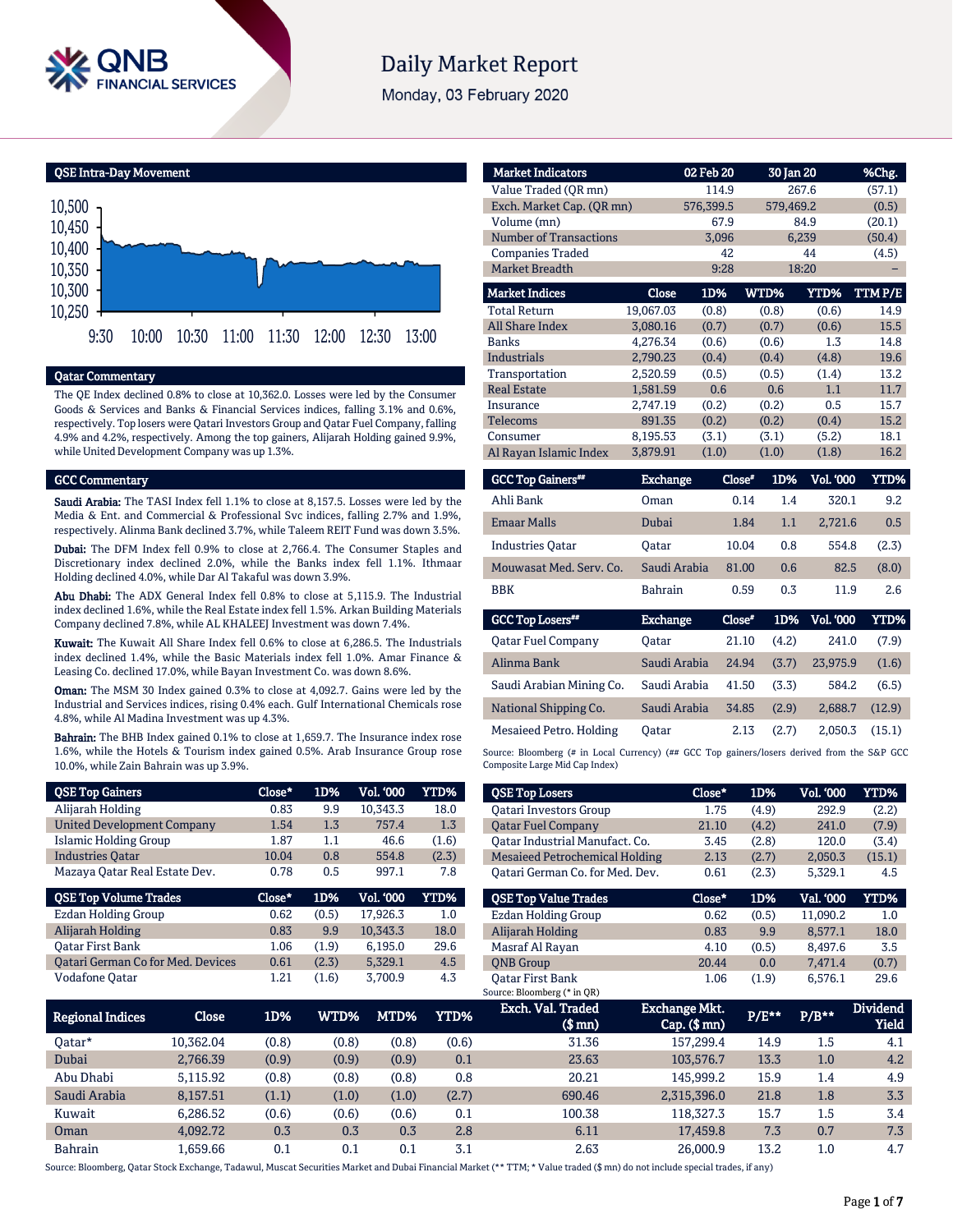## Qatar Market Commentary

- The QE Index declined 0.8% to close at 10,362.0. The Consumer Goods & Services and Banks & Financial Services indices led the losses. The index fell on the back of selling pressure from GCC and non-Qatari shareholders despite buying support from Qatari shareholders.
- Qatari Investors Group and Qatar Fuel Company were the top losers, falling 4.9% and 4.2%, respectively. Among the top gainers, Alijarah Holding gained 9.9%, while United Development Company was up 1.3%.
- Volume of shares traded on Sunday fell by 20.1% to 67.9mn from 84.9mn on Thursday. Further, as compared to the 30-day moving average of 78.8mn, volume for the day was 13.8% lower. Ezdan Holding Group and Alijarah Holding were the most active stocks, contributing 26.4% and 15.2% to the total volume, respectively.

| <b>Overall Activity</b>    | Buy %* | Sell %* | Net (QR)       |
|----------------------------|--------|---------|----------------|
| Oatari Individuals         | 38.05% | 42.40%  | (4,991,687.55) |
| <b>Oatari Institutions</b> | 30.59% | 21.87%  | 10,014,558.24  |
| Oatari                     | 68.64% | 64.27%  | 5,022,870.70   |
| <b>GCC</b> Individuals     | 2.41%  | 2.87%   | (520.480.13)   |
| <b>GCC</b> Institutions    | 0.09%  | 3.39%   | (3,796,134.43) |
| <b>GCC</b>                 | 2.50%  | 6.26%   | (4,316,614.56) |
| Non-Oatari Individuals     | 16.49% | 16.56%  | (77, 012.74)   |
| Non-Oatari Institutions    | 12.37% | 12.92%  | (629, 243.40)  |
| Non-Oatari                 | 28.86% | 29.48%  | (706.256.14)   |

Source: Qatar Stock Exchange (\* as a % of traded value)

## Earnings Releases and Earnings Calendar

### Earnings Releases

| <b>Company</b>     | Market 1     | Currencv  | Revenue (mn)<br>402019 | <b>% Change</b><br>YoY | <b>Operating Profit</b><br>(mn) 402019 | % Change<br>YoY | Net Profit<br>$(mn)$ 402019 | <b>1% Change</b><br>YoY |
|--------------------|--------------|-----------|------------------------|------------------------|----------------------------------------|-----------------|-----------------------------|-------------------------|
| Oassim Cement Co.* | Saudi Arabia | SR        | 791.8                  | 86.0%                  | 380.0                                  | 239.6%          | 360.7                       | 198.6%                  |
| Hail Cement Co.*   | Saudi Arabia | <b>SR</b> | 274.4                  | 40.0%                  | 68.0                                   | N/A             | 59.                         | N/A                     |

Source: Company data, DFM, ADX, MSM, TASI, BHB. (\*Financial for FY2019)

## Earnings Calendar

| <b>Tickers</b> | <b>Company Name</b>                                  | Date of reporting 4Q2019 results | No. of days remaining | <b>Status</b> |
|----------------|------------------------------------------------------|----------------------------------|-----------------------|---------------|
| <b>VFQS</b>    | <b>Vodafone Qatar</b>                                | 3-Feb-20                         | $\Omega$              | Due           |
| <b>MCGS</b>    | <b>Medicare Group</b>                                | $4$ -Feb-20                      |                       | Due           |
| <b>UDCD</b>    | <b>United Development Company</b>                    | 5-Feb-20                         | 2                     | Due           |
| <b>OIMD</b>    | <b>Qatar Industrial Manufacturing Company</b>        | 5-Feb-20                         | $\overline{2}$        | Due           |
| IQCD           | <b>Industries Oatar</b>                              | 10-Feb-20                        | 7                     | Due           |
| QAMC           | <b>Qatar Aluminum Manufacturing Company</b>          | 12-Feb-20                        | 9                     | Due           |
| <b>OCFS</b>    | Oatar Cinema & Film Distribution Company             | 12-Feb-20                        | 9                     | Due           |
| <b>DOHI</b>    | Doha Insurance Group                                 | 12-Feb-20                        | 9                     | Due           |
| <b>SIIS</b>    | Salam International Investment Limited               | 13-Feb-20                        | 10                    | Due           |
| <b>ORDS</b>    | Ooredoo                                              | 13-Feb-20                        | 10                    | Due           |
| <b>OEWS</b>    | Qatar Electricity & Water Company                    | 16-Feb-20                        | 13                    | Due           |
| <b>OGTS</b>    | <b>Qatar Gas Transport Company Limited (Nakilat)</b> | 17-Feb-20                        | 14                    | Due           |
| <b>OGRI</b>    | Qatar General Insurance & Reinsurance Company        | 17-Feb-20                        | 14                    | Due           |
| <b>AHCS</b>    | <b>Aamal Company</b>                                 | 18-Feb-20                        | 15                    | Due           |
| <b>OISI</b>    | Oatar Islamic Insurance Group                        | 26-Feb-20                        | 23                    | Due           |

Source: QSE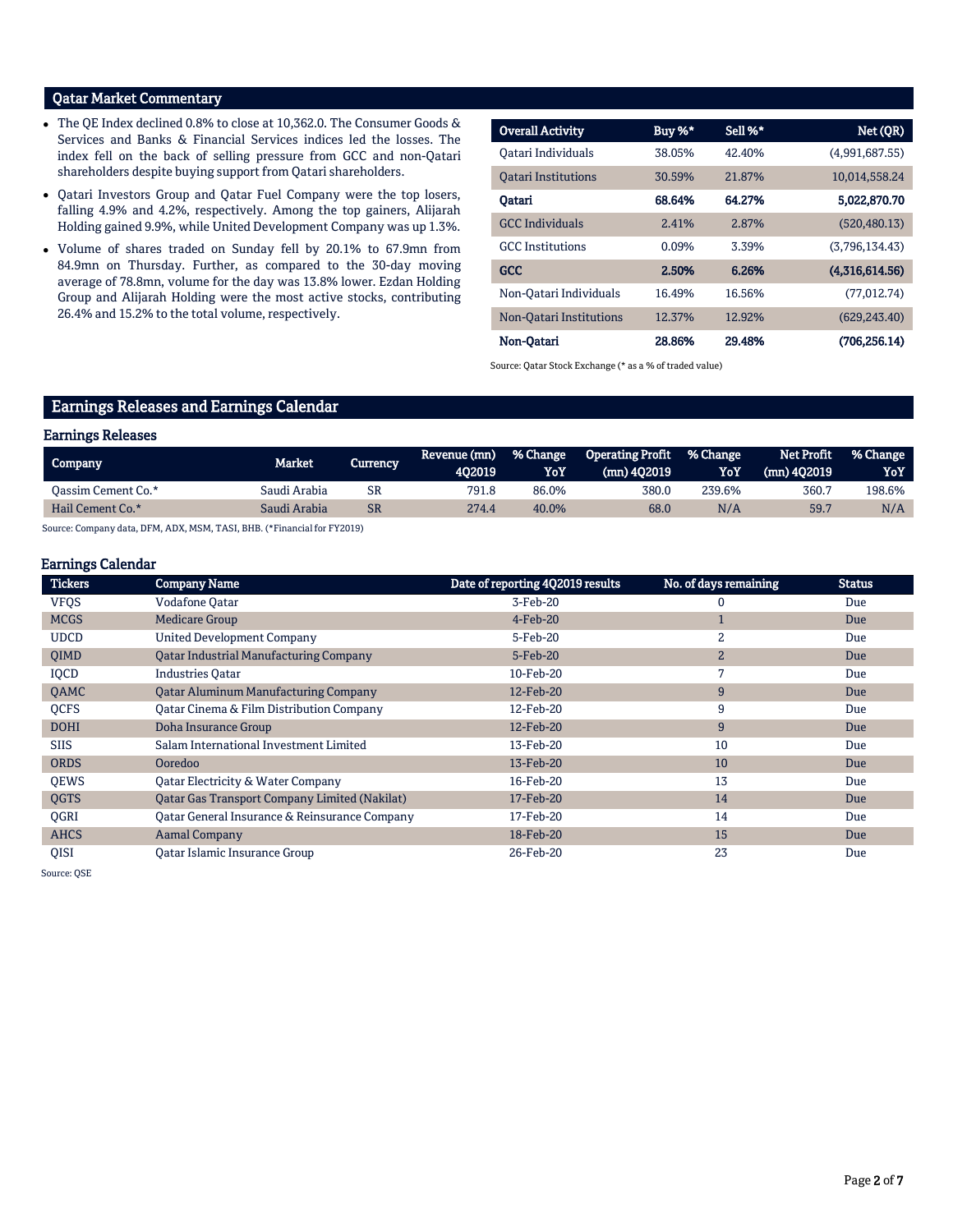## News

Qatar

- QATI posts ~15% YoY decrease but ~120% QoQ increase in net profit in 4Q2019 – Qatar Insurance Company's (QATI) net profit declined ~15% YoY (but rose ~120% on QoQ basis) to ~QR166mn in 4Q2019. In FY2019, QATI recorded net profit attributable to equity holder of QR651 compared to net profit attributable to equity holder amounting to QR646 of the previous year. QATI's EPS remained flat YoY at QR0.175 in FY2019. QATI's Group achieved an excellent investment income of QR1.08bn compared to QR0.86bn in 2018. On a YoY basis the return on investment excluding any one-off gains came at a healthy 4.4% against 4.3% for 2018. QATI has registered 2% YoY growth in gross written premiums (GWP) to QR12.8bn in 2019. The group's stable underwriting results and strong investment income translated into a consolidated net profit for 2019 of QR671mn compared to QR664mn in the previous year and it has recommended a cash dividend of 15%. The group's net underwriting result was QR355mn against QR576mn in 2018. It reflects the prudent reserve strengthening policy applied across the international business, the impact of increase in reserves for the UK motor business in view of further revision of the Ogden discount rate by the UK government, and the impact of natural catastrophe losses experienced in the 2018 autumn due to the tropical cyclones, typhoons Faxai and Hagibis that caused landfall in Japan. "In 2019, we were pleased with strong and profitable premium growth that we enjoyed in our core markets in the MENA region," according to Khalifa Abdulla Turki Al-Subaey, group President of QATI. QATI's operations particularly benefited from the group's strategic reallocation of capacity into lower volatility and higher frequency risks, such as its short-tail personal lines business. In addition, growth was driven by the successful digitization of QATI's direct insurance business in the region. QATI's global business namely, Antares, Qatar Re, QIC Europe (QEL) and the three Gibraltar based insurers acquired from the Markerstudy group continued the integration of its operations under QIC Global and now accounts for 76% of the group's total premium base. "The integration of our international business, Qatar Re, Antares, QEL and the three Gibraltar based insurance companies acquired from the Markerstudy Group is progressing on target. These developments reflect the success of our efforts to refocus our underwriting capacity on risks with a more favorable riskreturn ratio, namely, our short-tail, personal lines business," Al-Subaey said. Despite continued geopolitical headwinds, the MENA markets continued to benefit from stronger economic growth and diversification in the region, the group stated. (QSE, Gulf-Times.com)
- QIGD's bottom line rises ~8% YoY and ~6% QoQ in 4Q2019 Qatari Investors Group's (QIGD) net profit rose ~8% YoY (+~6% QoQ) to ~QR33mn in 4Q2019. In FY2019, QIGD posted net profit of QR148.51mn compared to net profit amounting to QR205.87mn for the same period of the previous year. EPS amounted to QR0.12 in FY2019 as compared to QR0.17 in FY2018. QIGD's board of directors will raise the recommendation to the Annual General Assembly Meeting to distribute a cash dividend of 5.5% from the share par value, i.e. QR0.055 for each share. (QSE)
- The Commercial Bank announces the approval of QFMA for the sale of treasury shares - Further to The Commercial Bank's announcements published on July 18, 2019 and July 25, 2019, relating to the Qatar Financial Market Authority's (QFMA) approval to sell The Commercial Bank's held treasury shares of 65,335,250, the bank confirms that as at January 31, 2020 the bank has sold 51,538,376 of the shares equating to 1.27% of the bank's shares. The bank will sell the remainder of the held treasury shares in compliance with the QFMA's Rules on Companies Buying Their Own Shares and the related approvals of the QFMA. (QSE)
- Doha Bank postpones its board meeting to February 17, 2020 to discuss the financial statements - Doha Bank has postponed its board meeting to February 17, 2020 instead of February 02, 2020, to discuss and approve the draft of the audited financial statements of the year 2019 and discuss net profit appropriation. (QSE)
- $\bullet$  QGRI discloses the judgment issued by the appeal court Qatar General Insurance and Reinsurance Company (QGRI) has disclosed the judgment of the Court of Appeal (civil and commercial appeal) in upholding the judgment of the First Instance Plenary Court (Ninth Circuit – Commercial and Plenary) in the State Qatar, which annulled a decision taken at the company's general assembly meeting on March 12, 2018, related to granting a percentage of 0.2% of the 20% shareholding of the shares owned by QGRI in the capital of Trust Investment Holding Algeria, to CEO of the latter, Fatiha Khellal and this is following of a commercial civil action filed by one of the company's shareholders against the company. The company is currently filing its cassation. (QSE)
- QISI to hold its board meeting on February 26 to discuss the financial statements; conference call to be held on March 1 – Qatar Islamic Insurance Group (QISI) announced that the board of directors will hold its meeting on February 26, 2020 to discuss and approve the consolidated financial statements for the period ended December 31, 2019. A conference call will also take place on March 1, 2020. (QSE)
- QFBQ acquires '90 North' corporate campus in Seattle for \$117mn – Qatar First Bank (QFBQ) has completed the \$117mn off-market acquisition of '90 North', a four-building, 262ksquare-foot office campus located in Bellevue, Washington. The property is fully rented by two tenants T-Mobile and Mindtree. The '90 North' corporate campus is a four-building class "A" campus property situated on approximately 20 acres and strategically located at Seattle, Washington. The campus is ideally located in Eastgate, the heart of the I-90 suburban corridor, which provides prime freeway access, proximity to the best executive housing in the region, a strong roster of corporate tenants, and a low vacancy rate. This acquisition is QFBQ's sixth product offerings and fourth in the US real estate market offering investors access to international investment opportunities through Investment Management Platform. It is also a strong testimony of QFBQ's key focus on its strategy of offering innovative financial solutions with greater returns to bank's clients of high net worth Individuals, institutional investors and government related entities. (Gulf-Times.com)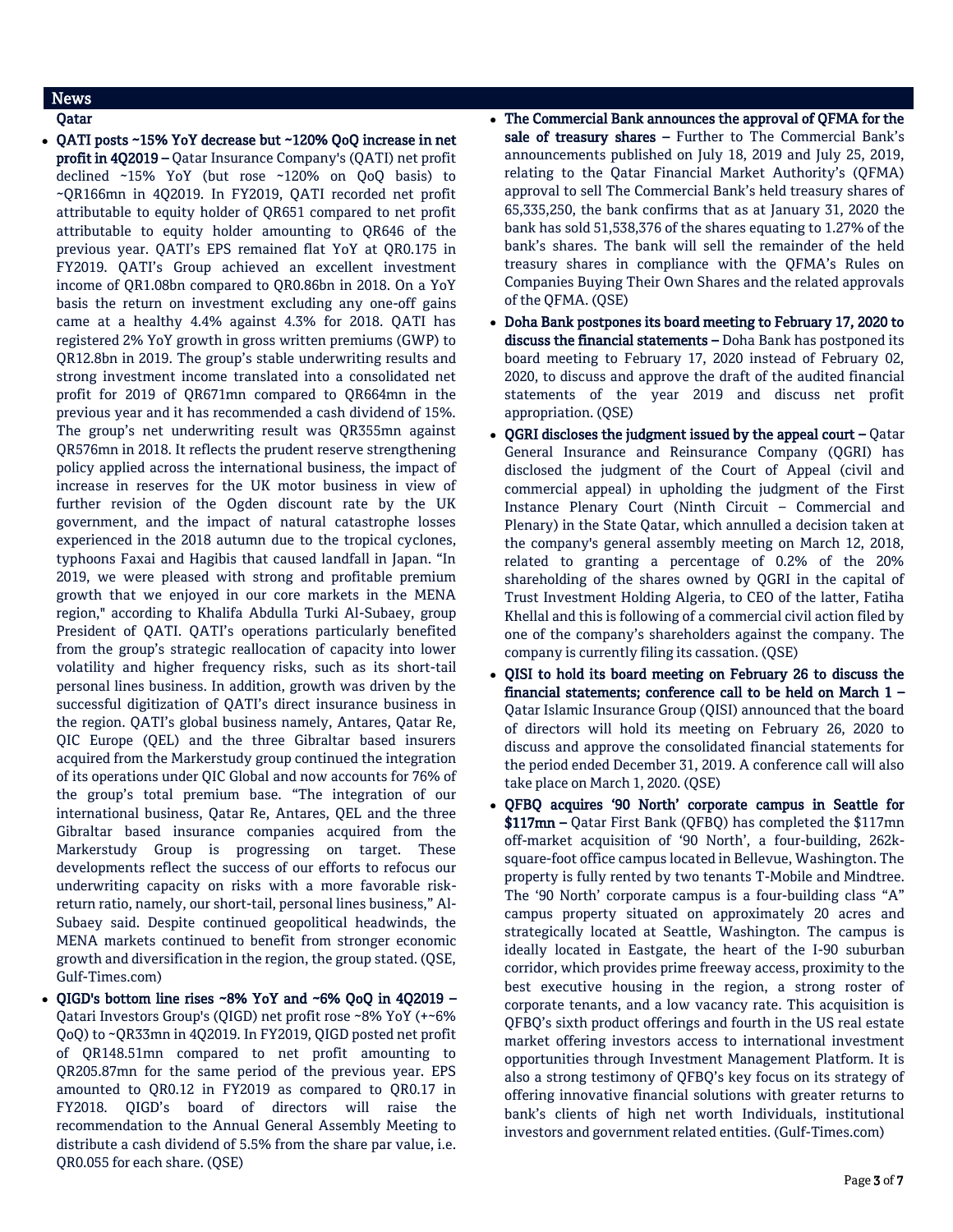- Ezdan: Investment in Qatar's tourism sector expected to reach \$4bn by 2028 – Investment in Qatar's tourism sector is expected to reach \$4bn, while tourism's share in the country's GDP will reach \$36.57bn by 2028, a new report by Ezdan has showed. As per the 2030 strategy planned by the National Tourism Council, Qatar plans to attract 5.6mn tourists by 2023, the real estate company said. The country's tourism and hospitality sectors are expected to witness a significant boom as a result of fulfilling the requirements of FIFA that has demanded 60,000 hotel rooms be provided by 2022, Ezdan noted in its monthly report. The tourism sector's performance indicators reflected an increase of hotel room supply of 8% during the first half of 2019, while the demand on hotel accommodation showed an annual increase of 19%. The average room rate decreased by 5% for all hotels and hotel apartments. Revenue per available room increased by 3% during the first half of 2019 compared to the same period in the previous year. Ezdan's monthly report states that real estate in the hospitality sector will witness its "highest-yet boom" shortly as the FIFA World Cup Qatar 2022 approaches, thanks to the "openness policy" adopted by Qatar, which is aimed at attracting thousands of tourists. (Gulf-Times.com)
- Ashghal completes 95% of road network connecting World Cup stadiums - The Public Works Authority (Ashghal) has completed about 95% of the road network connecting the 2022 FIFA World Cup stadiums, president Saad bin Ahmed Al-Muhannadi said on Sunday. "This contributed considerably to the smooth transport of spectators to a number of stadiums that hosted the FIFA Club World Cup and Gulf Cup," he pointed out. The Ashghal's President recalled that the authority has accomplished the construction of more than 750 kilometers of highways over the past years, including 120 kilometers in 2019 alone, ushering in a qualitative leap and enhanced traffic across the country. During 2019, Ashghal completed 400km of local road works and infrastructure serving many residential areas and signed seven new contracts worth some QR3bn to serve 3,090 housing plots, based on the architectural plan approved by the Ministry of Municipality and Environment. (Gulf-Times.com)
- Minister highlights success of Qatar's infrastructure projects Qatar has achieved remarkable success in its infrastructure projects, which played a big role in enhancing the country's economic growth, HE the Minister of Municipality and Environment Engineer Abdullah bin Abdulaziz bin Turki Al-Subaie said. Speaking during the opening session of the World Congress of Engineering and Technology (WCET), organized by Qatar University in cooperation with the Public Works Authority 'Ashghal', under the patronage of HE the Prime Minister and Minister of Interior Sheikh Khalid bin Khalifa bin Abdulaziz Al-Thani, HE Al-Subaie said that the country carried out projects such as Hamad International Airport, Doha Metro, Hamad Port, in addition to building roads among other major infrastructure projects. HE Al-Subaie, who is also the Managing Director and CEO of the Qatar Rail, said that the company succeeded in implementing the first phase of the Doha Metro, which consists of three lines and 37 main stations, and during the construction phase managed to overcome many of the challenges by using advanced technology. He noted that the tunnels were built using 21 tunnel boring machines that dug a

total of 110km for three years. He added that the project was implemented ahead of schedule, in addition to reducing costs and without affecting the quality, so that the Doha Metro forms a backbone of the public transportation system in the country. (Gulf-Times.com)

## International

- Britain lays out tough stance for EU trade talks Britain laid out a tough opening stance for future talks with the European Union (EU) on Sunday, saying it would set its own agenda rather than meeting the bloc's rules to ensure frictionless trade. After officially leaving the EU on Friday, Britain now must negotiate future trade relations with the bloc, to take effect when a standstill transition period expires at the end of the year. Prime Minister Boris Johnson's government has been quick to send Brussels a message before trade talks begin in March: Brexit, for him, means sovereignty trumps the economy. The EU has repeatedly told Britain the level of access to its lucrative single market will depend on how far London agrees to adhere to a "level playing field" – shorthand for rules on environmental standards, labor regulations and state aid. However, despite the appeals of many businesses for the government to ensure goods can trade across borders freely, ministers have been briefing companies that they should adjust to a new future when Britain will not adhere to EU rules. (Reuters)
- Ifo: Germany ran world's largest current account surplus in 2019 – Germany's current account surplus remained the world's largest last year despite trade tensions, the Ifo economic institute will say on Monday, in an estimate likely to renew criticism of Chancellor Angela Merkel's fiscal policies. The Ifo estimate, seen by Reuters ahead of publication, put Germany's current account surplus - which measures the flow of goods, services and investments - at some \$293bn in 2019. It is the fourth successive year that Germany's current account surplus has been the world's largest, with Japan's the next largest at \$194bn, according to Ifo calculations. The International Monetary Fund and the European Commission have for years urged Germany, Europe's largest economy, to do more to lift domestic demand and imports as a way to reduce global economic imbalances and stimulate growth elsewhere. Since his election, US President Donald Trump has also criticized Germany's export strength. Germany's current account surplus can mainly be attributed to the fact that far more German products and services are sold overseas than imported to Europe's largest economy. (Reuters)
- China to inject \$174bn of liquidity as markets reopen today China's central bank said it will inject \$174bn worth of liquidity into the markets via reverse repo operations on Monday as its stock markets prepare to reopen amid an outbreak of a new coronavirus. Chinese authorities have pledged to use various monetary policy tools to ensure liquidity remains reasonably ample and to support firms affected by the virus epidemic, which has so far claimed 305 lives, all but one in China. The People's Bank of China made the announcement in a statement on Sunday, adding the total liquidity in the banking system will be 900bn Yuan higher than the same period in 2019 after the injection. According to Reuters calculations based on official central bank data, 1.05tn Yuan worth of reverse repos are set to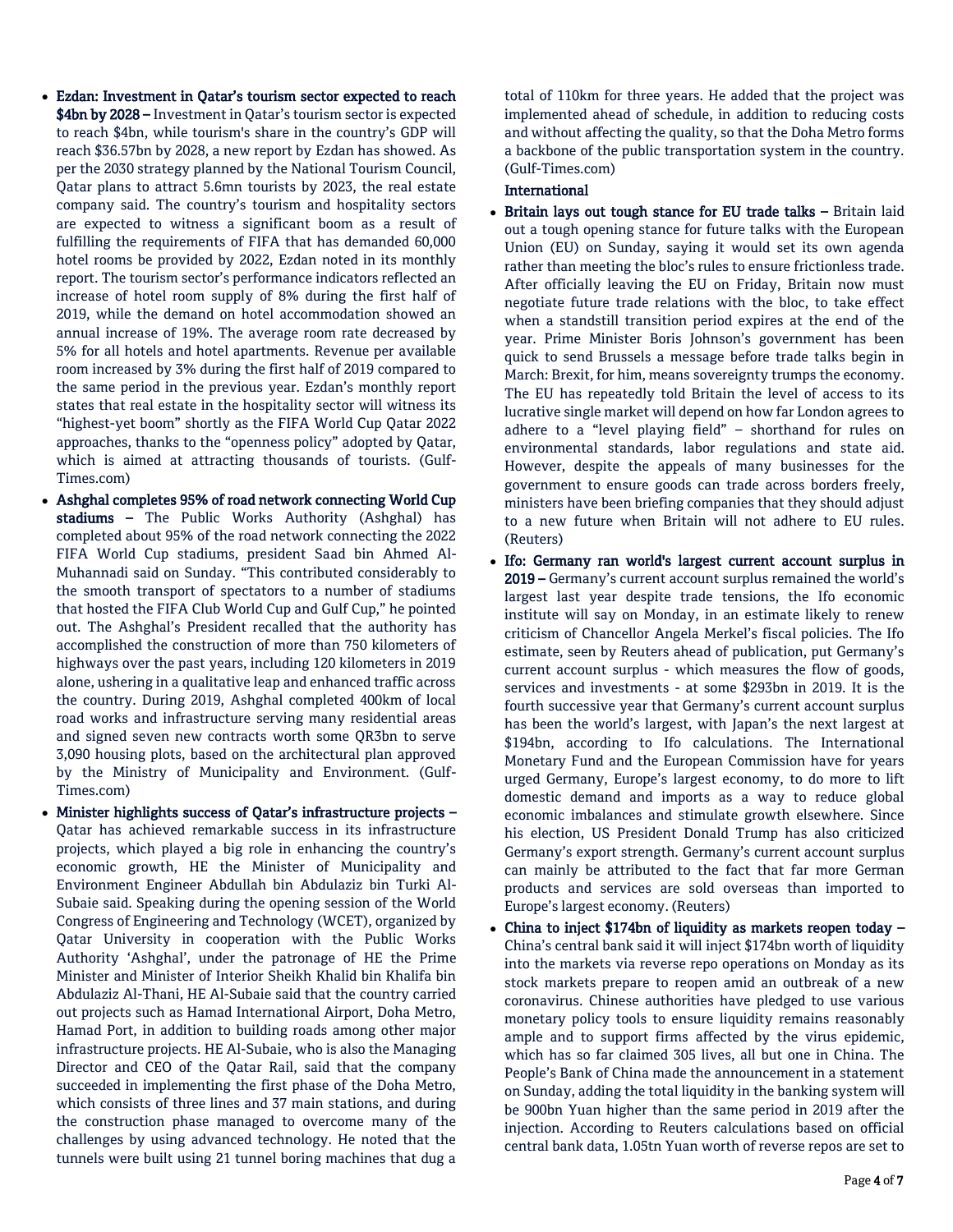mature on Monday, meaning that 150bn Yuan in net cash will be injected. The China Securities Regulatory Commission (CSRC) said it had taken the decision after balancing various factors, and believed the outbreak's impact on the market would be short term. To support firms affected by the epidemic, the CSRC said companies that had expiring stock pledge agreements could apply for extensions with securities firms, and it would urge corporate bond investors to extend the maturity dates of debt. The CSRC is also considering launching hedging tools for the A-share market to help alleviate market panic and will suspend evening sessions of futures trading starting from Monday, it said. (Reuters)

 China's industrial profits post first annual decline in four years – China's industrial firms posted their first annual decline in profits in four years in 2019, as the slowest economic growth in almost 30 years and a bruising trade war with the US hit the country's factories. Official data released showed industrial profits declining 3.3% on an annual basis to \$897.96bn in 2019, compared with the 2.1% dip in the January-November period, the National Bureau of Statistics (NBS) said on its website. It was first full-year decline since 2015 when profits fell 2.3%. The figures, however, predate the significant worsening of the coronavirus outbreak seen in January, which economists expect to seriously hurt economic growth in the first half of 2020. The virus, which has killed over 300 people in China and infected over 17,000 patients in the past few weeks, could drag China's economic growth to 5% or lower in the first quarter, analysts say. China's economic growth cooled to its weakest in nearly 30 years in 2019 amid its trade war with the US. (Reuters)

## Regional

- Emirates NBD: Growth in Gulf countries set to recover in 2020 Growth in the GCC region is set to recover in 2020, following a subdued performance in the previous year. According to Emirates NBD's Global Outlook 2020, growth in the Gulf states' real GDP, an indicator of the health of an economy, is forecast to rise by 1.47% in 2020, up from an estimated 0.5% for 2019. In the UAE, the real GDP growth is expected to hit 1.6% this year, driven by non-oil sectors, according to the report. A United Nations (UN) report estimates that the UAE's real GDP grew at 1.1% in 2019, while official data show that real growth accelerated by 2.1% in the first half of 2019. For Saudi Arabia, the real GDP growth is likely to reach 1.3% in 2020, up from the official estimate of 0.4% in 2019, while non-oil sector growth is likely to slow somewhat. (Zawya)
- More IPOs likely in GCC this year, but will not surpass value Led by Saudi Arabia and the UAE, IPO activity in the Gulf is expected to pick up in 2020, with around 16 companies likely to go public as compared to nine firms last year, analysts say. Though the number of IPOs are expected to surpass last year's, the value is highly unlikely to cross 2019's figures in the foreseeable future due to Saudi Aramco's record fund-raising in the last quarter of 2019. Nine companies in the region went public in 2019 as compared to 17 in the previous year. However, 2019 was headlined by the much-awaited IPO of Saudi Aramco announced in 4Q2019, that eventually raised \$29.4bn and became the world's largest company at \$2tn. As a result, capital issuances in the GCC last year through the IPO market jumped nearly 13 times YoY to \$31.1bn. Managing Director of Marmore

MENA Intelligence, MR Raghu says there is better business optimism in the air for 2020, thanks to measures like the US-China trade war agreement, increase in foreign ownership limits, and initiatives to facilitate listing of family-owned businesses to go in for IPOs. "Based on public announcements, around 16 IPOs are expected in 2020 in the UAE and other GCC countries," he said. He added that Saudi Arabia is expected to lead the region with six IPOs including supermarket group Bindawood Holding Co, fast food burger chain Hamburgini, and home financing company Amlak International for Real Estate Finance Company. In the UAE, five companies like Aafaq Islamic Finance, Bayt.Com, and MAG Development have expressed interest for an IPO. In addition, four IPOs are expected from Oman and one IPO from Kuwait. (Zawya)

- Russian oil output up to 11.28mn bpd in January, highest since August – Russian oil and gas condensate output C-RU-OUT rose to 11.28mn bpd in January, from 11.26mn bpd in December, Interfax news agency reported, citing Energy Ministry's data. This is in line with what sources told Reuters last week and the highest since it reached 11.29mn bpd in August. In tons, oil output rose to 47.72mn versus 47.63mn in December. Reuters uses a 7.33 conversion ratio in its calculations when converting tons to barrels. Gas condensate, light oil, has been excluded from Russia's production quota in a global pact aimed at curbing oil production and balancing out the energy markets. There has been no information available on the breakdown of condensate and oil production for January in Russia. The global deal between the OPEC+, expires after March. Russian gas production was at 65.51bn cubic meters (bcm) last month, down from 67.21 bcm in December, Interfax reported. (Reuters)
- SAMBA posts 30.4% YoY rise in net profit to SR3,991mn in FY2019 – Samba Financial Group (SAMBA) recorded net profit of SR3,991mn in FY2019, an increase of 30.4% YoY. Total operating profit rose 5.4% YoY to SR8,600mn in FY2019. Total revenue for special commissions/investments rose 11.8% YoY to SR8,427mn in FY2019. Total assets stood at SR255.6bn at the end of December 31, 2019 as compared to SR229.9bn at the end of December 31, 2018. Loans and advances stood at SR141.6bn (+24.5% YoY), while customer deposits stood at SR180.2bn (+5.9% YoY) at the end of December 31, 2019. EPS came in at SR2.04 in FY2019 as compared to SR1.56 in FY2018. (Tadawul)
- ALINMA's net profit falls 11.3% YoY to SR2,535mn in FY2019 Alinma Bank (ALINMA) recorded net profit of SR2,535mn in FY2019, registering decrease of 11.3% YoY. Total operating profit rose 15.8% YoY to SR5,610mn in FY2019. Total revenue for special commissions/investments rose 14.6% YoY to SR5,609mn in FY2019. Total assets stood at SR131.8bn at the end of December 31, 2019 as compared to SR121.5bn at the end of December 31, 2018. Loans and advances stood at SR94.8bn (+13.0% YoY), while customer deposits stood at SR102.1bn (+13.2% YoY) at the end of December 31, 2019. EPS came in at SR1.70 in FY2019 as compared to SR1.92 in FY2018. (Tadawul)
- Dubai Islamic Bank to cut 500-plus Noor Bank jobs Dubai Islamic Bank (DIB) could axe more than half the workforce with a planned 500-plus job cuts at newly acquired Noor Bank as part of cost cuts across both lenders, sources said. Final numbers on the job losses will emerge after completion of interviews between DIB managers and Noor Bank staff, sources said. DIB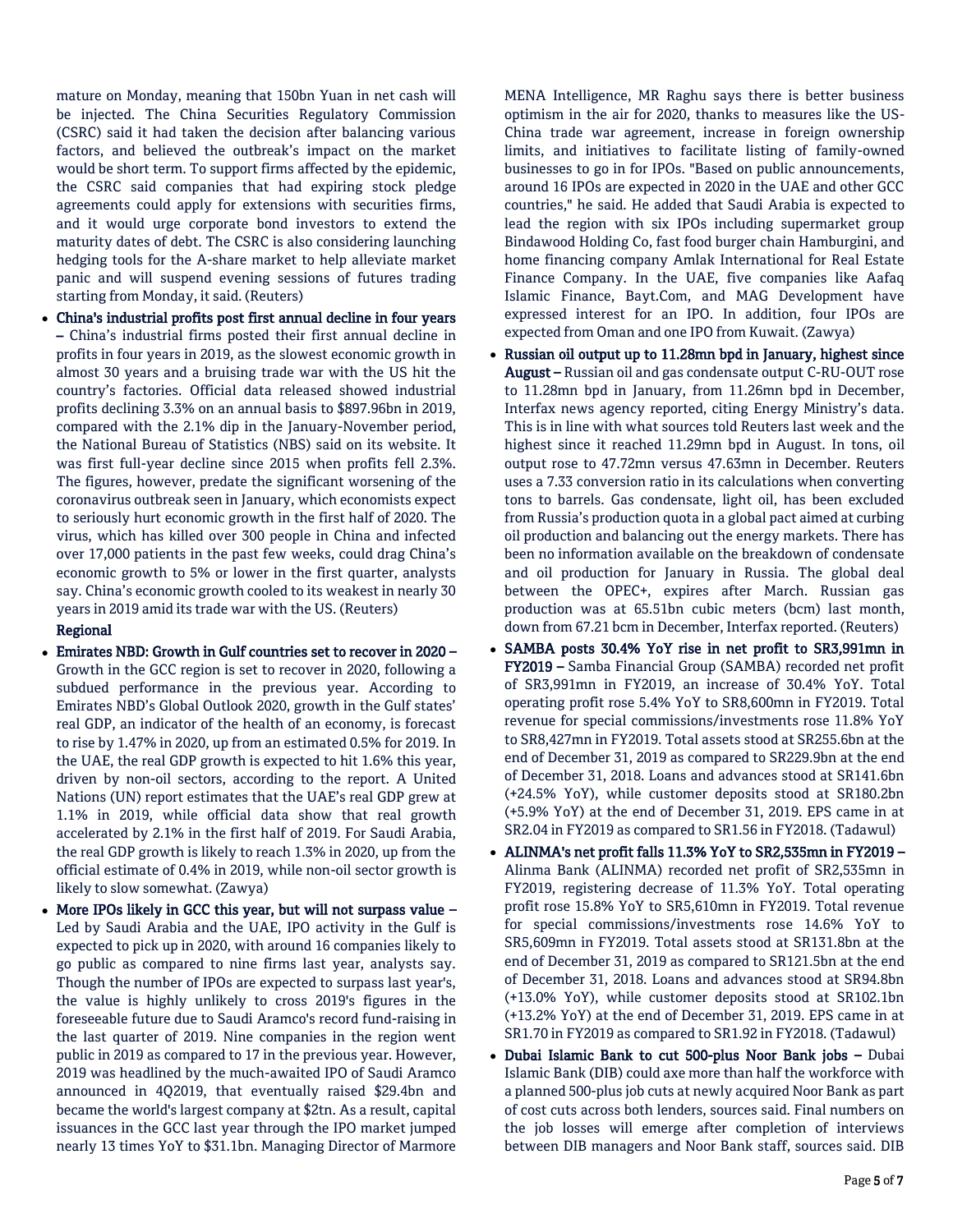has more than 9,000 employees, the bank says, while sources said that Noor Bank has between 1,200 and 1,400 full-time staff. An integration process has been under way in recent weeks, in which team bosses have sat down with their counterparts to discuss who to keep, one of the sources said. "Cuts will be on both sides, but DIB is the buying side so it is likely cuts will be more on Noor," the source added. (Reuters)

 Kuwait and Saudi Arabia start work to resume oil output from Khafji – Kuwait and Saudi Arabia have started preparation work to resume crude oil production from the Al-Khafji oilfield jointly operated by the two countries, with initial output expected around the end of February, two industry sources said. Kuwait and Saudi Arabia, both members of the OPEC, agreed last year to end a five-year dispute over the area known as the Neutral Zone, allowing production to resume at two jointly run fields that can pump up to 0.5% of the world's oil supply. Trial production of about 10,000 bpd from Khafji will start around February 25, a Kuwaiti oil official told Reuters on condition of anonymity, adding that this would be "sufficient to test all installations and their operational efficiency". The field should be pumping about 60,000 bpd by August, the official said. Another 10,000 bpd of trial output from the Wafra field will start by late March, the official said, adding that production is expected to increase to 80,000 bpd from the field within six months of starting trial production. Output is expected to reach 175,000 bpd from Al-Khafji and 145,000 bpd from Wafra after a year of restarting the fields, the official said. Kuwait newspaper Al-Rai reported that production at Al-Khafji will start by the end of February and that testing of oil and gas pipelines and facilities has already begun. (Reuters)